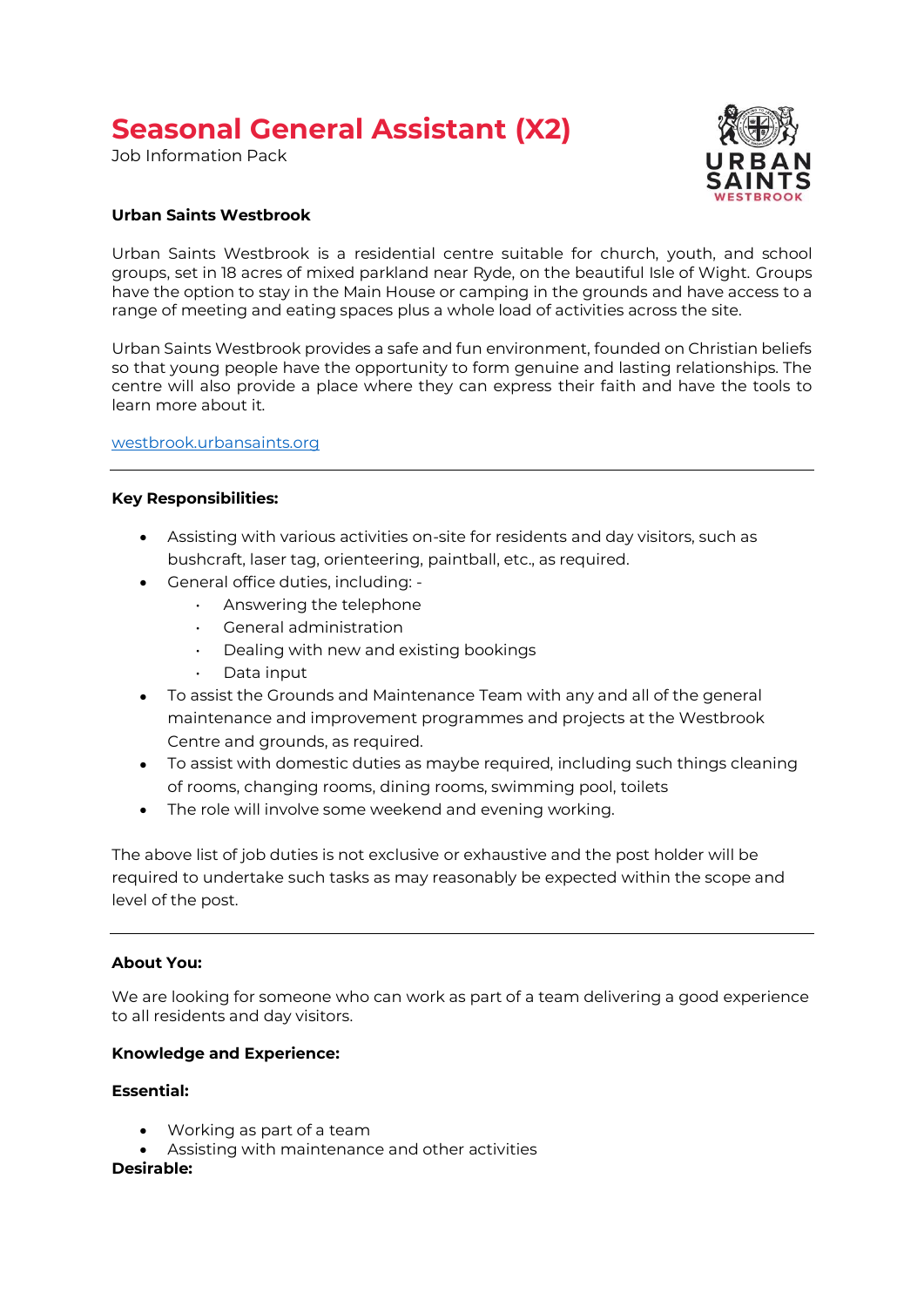- Experience in hospitality, or an activity/ residential centre
- Work with a charity
- Running activities

#### **Skills and Abilities**

# **Essential:**

- A helpful and positive attitude
- Flexible and adaptable approach to working
- Able to provide grounds and general building maintenance
- Eager to learn
- Able to assist in activities for young people and adults
- Willingness to adhere to health and safety rules
- Team player
- Good written and verbal communication skills

# **Desirable:**

We are looking for a wide range of skills across the team at Westbrook, which could include:

- Able to use MS Office
- Support of IT hardware and software
- Swimming pool lifeguard or pool management
- Statutory compliance testing (lights, fire, PAT, etc.)
- Minibus driver
- Media and marketing
- Environmental conservation

All applicants must be committed to the aims, ethos, and values of Urban Saints.

We highly value a diverse and inclusive team and are committed to an equitable work environment where every person is set up to thrive. Having a diverse workforce allows us to benefit from a variety of perspectives and give us strength in the work that we do. We encourage all qualified candidates to apply.

# **Terms and Conditions:**

| Salary:             | £9.50 - £10.80 per hour (depending on knowledge, skills and<br>experience)                                                                      |
|---------------------|-------------------------------------------------------------------------------------------------------------------------------------------------|
| Start Date:         | As soon as possible                                                                                                                             |
| Contract:<br>Hours: | Temporarily until the 30th of September 2022<br>37.5 hours per week. Working mornings and evenings with some<br>weekend work depending on rota. |
| Location:           | Urban Saints Westbrook Centre, Oakhill Road, Ryde, Isle of Wight,<br><b>PO33 1PU</b>                                                            |
| Responsible to:     | Westbrook Operations Manager                                                                                                                    |